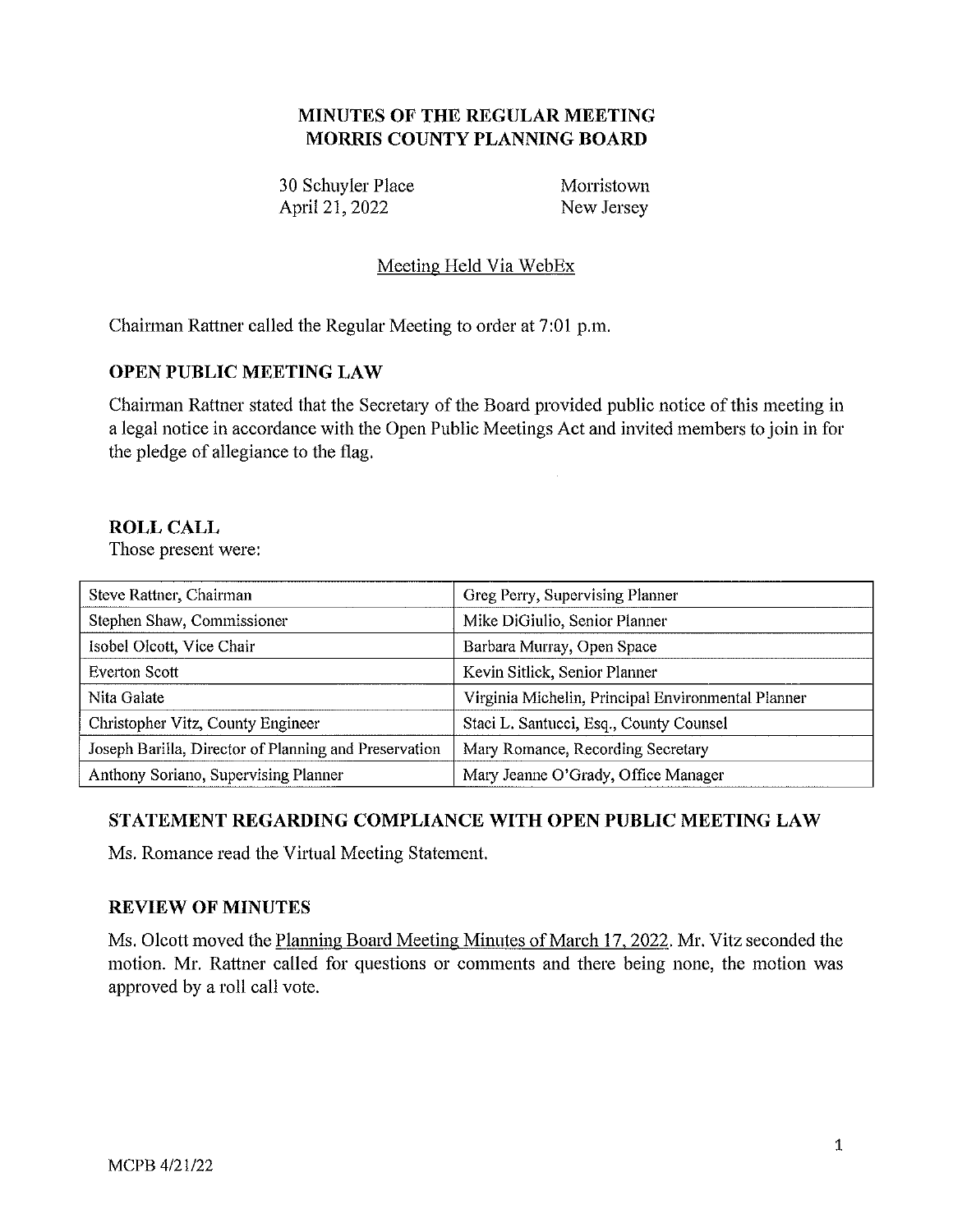## **ROLL CALL**

| <b>VOTE</b>                           | Aye                       | <b>Nay</b> | Abs. |
|---------------------------------------|---------------------------|------------|------|
| Steve Rattner, Chairman               | X                         |            |      |
| Tayfun Selen, Commissioner Director   |                           |            |      |
| Stephen Shaw, Commissioner            | X                         |            |      |
| Thomas Mastrangelo, Commissioner      |                           |            |      |
| Isobel Olcott, Vice Chair             | X                         |            |      |
| Ted Eppel, Secretary                  |                           |            |      |
| <b>Everton Scott</b>                  | $\boldsymbol{\mathrm{X}}$ |            |      |
| Nita Galate                           | $\mathbf X$               |            |      |
| Christian Francioli                   |                           |            |      |
| Dennis Bull, Alt. 1                   |                           |            |      |
| Mohamed Seyam, Alt. 2                 |                           |            |      |
| Christopher Vitz, County Engineer     | $\boldsymbol{\mathrm{X}}$ |            |      |
| Roslyn Khurdan, (County Engineer Alt) |                           |            |      |

# **DIRECTOR'S REPORT**

The Director's Report for March 2022 was reviewed and accepted by the Board and will be placed on file.

### **REPORT OF FUNDS RECEIVED**

Funds received for March 2022 totaled \$11,365.

### **FUTURE MEETINGS**

Mr. Barilla reported that NJ County Planner Association meetings will be held in a hybrid format within the next few months. The Historic Preservation Program will begin with site visits starting in May. There are also pending meetings concerning Wastewater Management Planning (WMP) with the county planners and WMP meetings with various towns.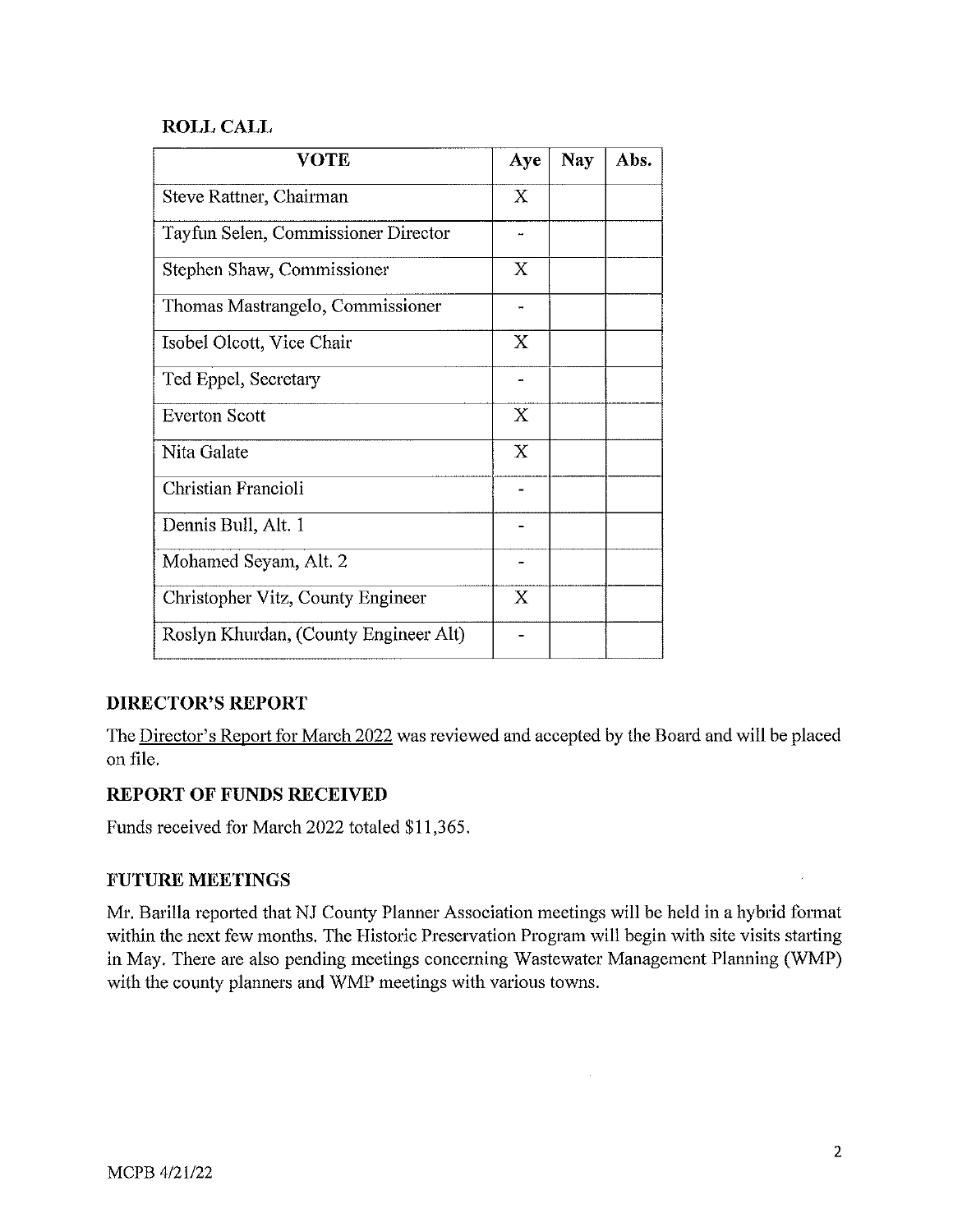### **COMMITTEE REPORTS**

#### **Environmental and Watershed**

*County Wastewater Management Plan –* Mr. Barilla had nothing to report.

*County Watershed Activities* - Mr. Barilla reported that the Whippany River Action Committee is becoming active again. One of their scheduled stream cleanup dates was postponed but another date is being planned. Their sessions are focusing on environmental education. He will send the board a meeting and activity list.

#### **Land Subdivision and Zoning**

*Developments Reviewed* – Ms. Olcott reported that the Land Development Review Committee met on April 18, 2022. She reported on the following item from the April 18, 2022 meeting:

**Montville, Brookside, 2022-21-2-SP-0 (County Route 202):** This site plan is for a 266-unit age restricted development on 28.785 acres. There are three proposed apartment structures with a total of 90 one-bedroom units and 164 two-bedroom units. Each of the structures will have two levels of beneath-building parking for a total of 455 spaces. There are four townhome structures with a total of 12 units, four two-bedroom units and eight three-bedroom units. Each townhome will have two garage spaces and two driveway spaces. In addition, there are 100 surface parking spaces. Amenities for this site include a two-story clubhouse with an outdoor pool, a relocated historic structure (to be utilized as a community center), two patio/grilling areas for each of the three apartment structures, a gazebo, a proposed nature trail with benches, 28 garden plots, a pavilion with grill stations, two pickle ball courts, tennis court, a sports court with wall, a playground, a flat field area and a putting green and chipping area. Access for the site is from a boulevard style full access driveway connection to Route 202 (Main Road).

Proposed stormwater management includes four bioretention basins, which ultimately will discharge towards Crooked Brook. There is an abandoned bridge on the property which will be utilized for the crossing of Crooked Brook for the nature trail. A bridge will be constructed for the internal roadway crossing of Crooked Brook. This site is impacted by freshwater wetlands and floodplain from the Crooked Brook and a NJDEP permit was obtained. The site's existing rightof-way for Route 202 will need to be shown to determine whether a dedication is required. A request has been made that an emergency access be provided on the River Road side of the property. County Engineering will review for compliance with County Land Development Standards. This subdivision has been conditionally approved.

Ms. Olcott made a motion to approve the Report of Actions Taken on Development Plans for March 2022. Mr. Rattner seconded the motion, and it was approved by roll call vote.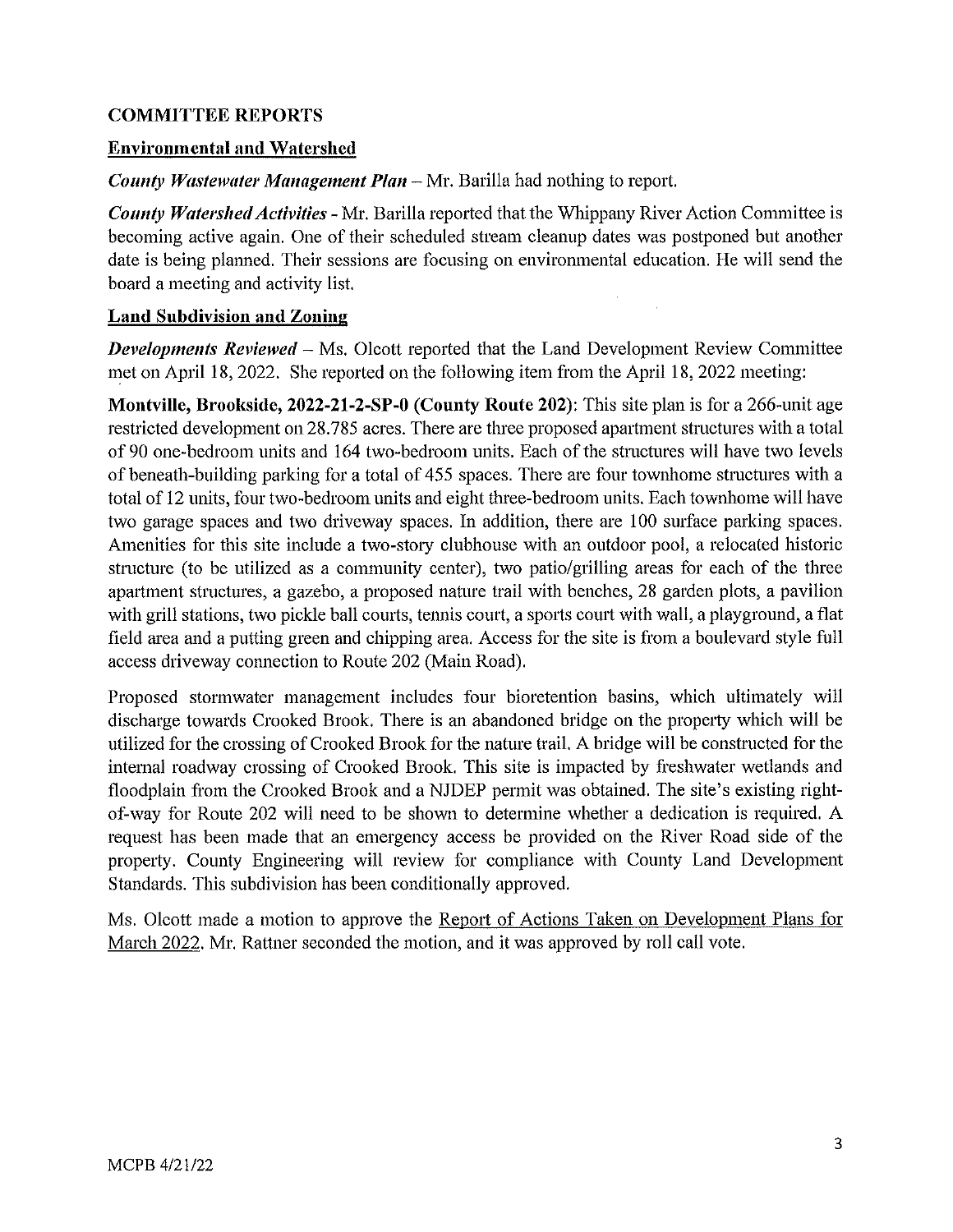## **ROLL CALL**

| <b>VOTE</b>                           | Aye                       | <b>Nay</b> | Abs. |
|---------------------------------------|---------------------------|------------|------|
| Steve Rattner, Chairman               | $\mathbf X$               |            |      |
| Tayfun Selen, Commissioner Director   |                           |            |      |
| Stephen Shaw, Commissioner            | X                         |            |      |
| Thomas Mastrangelo, Commissioner      |                           |            |      |
| Isobel Olcott, Vice Chair             | X                         |            |      |
| Ted Eppel, Secretary                  |                           |            |      |
| <b>Everton Scott</b>                  | $\boldsymbol{\mathrm{X}}$ |            |      |
| Nita Galate                           | X                         |            |      |
| Christian Francioli                   |                           |            |      |
| Dennis Bull, Alt. 1                   |                           |            |      |
| Mohamed Seyam, Alt. 2                 |                           |            |      |
| Christopher Vitz, County Engineer     | X                         |            |      |
| Roslyn Khurdan, (County Engineer Alt) |                           |            |      |

# **Legislative and Municipal**

*Recent Legislation* - Mr. Soriano reported since the last meeting, over 700 items of legislative activity have been reviewed. Activity on bills tracked are included in the report, but of those, there is only one entirely new item, that being Assembly Bill A3584, which would authorize an owner/occupant of property zoned and used for single-family or two-family residential use to develop an accessoty dwelling unit on their property. This could be internal to an existing dwelling or detached on the same lot and would be considered a permitted use in all single-family and twofamily zones.

He noted that this bill is similar to another bill introduced at the end oflast session and reintroduced in Januaty. A major difference is that the reintroduced older version did not include two-family dwellings. The previous bill also allowed a municipality to opt out of permitting accessoty dwellings with a 2/3 vote after a public hearing. The new bill has no opt out provision. The old bill would also permit municipalities to restrict such units to those who qualify for low- and moderateincome housing, which is not allowed in the new bill.

*Master Plan & Land Use Ordinance Montltly Reports* - Mr. Soriano reported no local master plans or master plan amendments have been received since the last meeting of the Planning Board.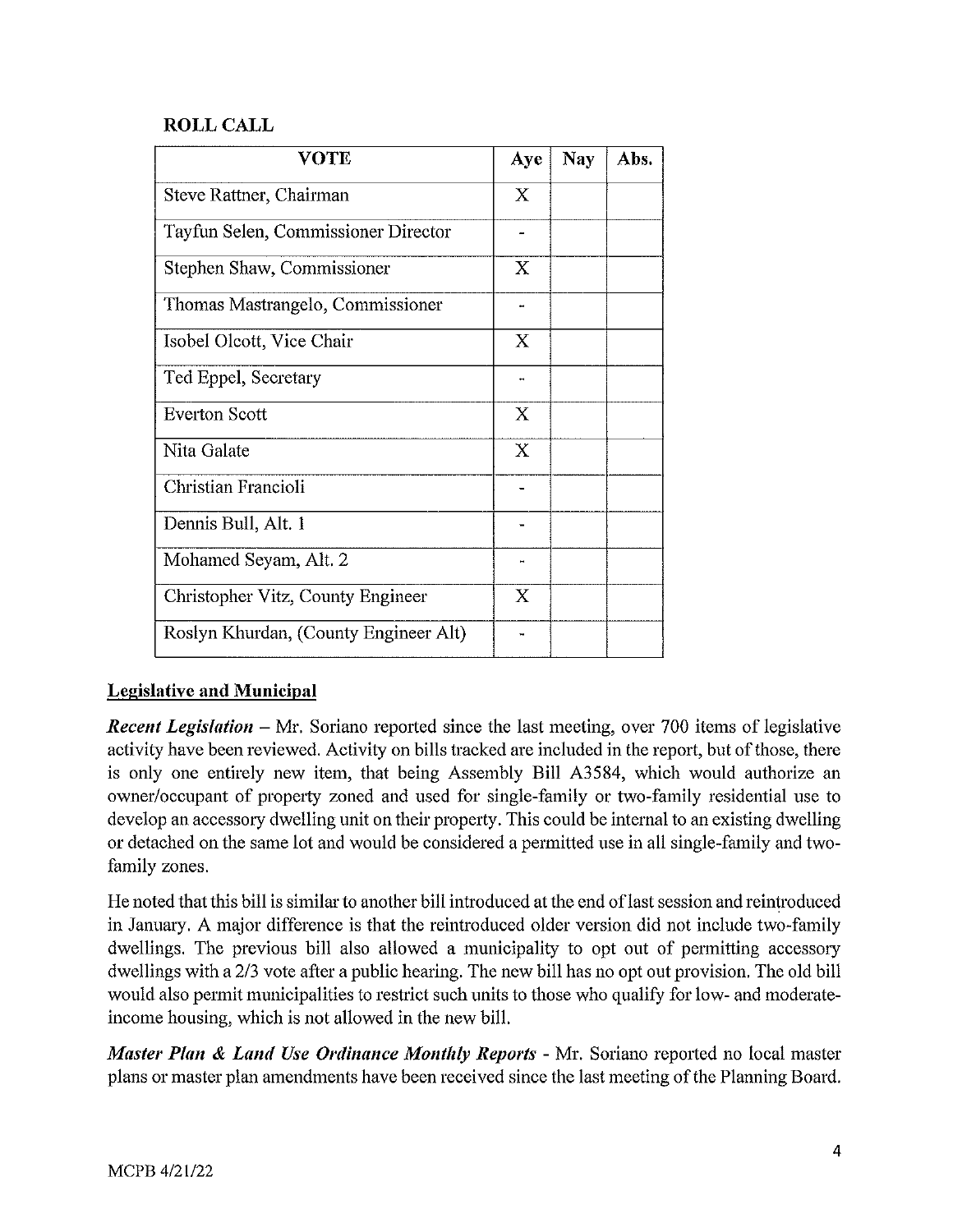Mr. Sitlick reported a total of fourteen ordinances were processed including nine proposed and six adopted. He highlighted one ordinance in Hanover Township, which will create a new overlay zone in the AH-2 - Affordable Housing Overlay District on North Jefferson Road, located on the undeveloped portion of the Cambrex pharmaceutical manufacturing and packaging facility. It is 100 percent affordable which accommodates the off-site affordable housing obligation generated by the Redevelopment Plan for the Pine Plaza Shopping Center. Mr. Rattner questioned an ordinance change in Chester Township, which was briefly discussed.

# **Long Range Planning**

*Farmland Preservation Plan Element* – Mr. Soriano reported that he edited the most recent draft Plan and submitted changes to the consultant. The County Agricultural Development Board (CADB) deadline for municipal and public comments was extended to April 14. The consultant is preparing a summary which may be provided for the CADB May 5 meeting, Depending on the summary, the CADB may adopt the Plan at the May meeting or wait until June. Once the final version is approved by the CADB, there will be a final review by staff and then it will go to the Long Range Committee review for recommendation to the Board. A public hearing will have to be scheduled, possibly for late summer or early fall.

*U.S. Census -American Community Survey Data* - Mr. Sitlick gave a PowerPoint presentation on recent Morris County demographic trends based on recent information released by the U.S Census Bureau. Mr. Sitlick presented slides on a variety of topics, including population growth, domestic migration, median age, household size, housing values, rents, household income, poverty rates, educational attainment and population working from home. In his summary of findings, he reported that county population continues to rise and that the County is experiencing in-migration. Median age is rising while average household size is declining. Median housing values, rents and incomes have been rising, but so are poverty rates. He reported that the percentage of persons with a bachelor's degree or higher is rising, and so has the number of persons working from home. He reported that the newly released Census data can be found on the County of Morris website "Data and Statistics" section. The Board thanked Mr. Sitlick for his presentation.

Mr. Rattner noted the high un-insurance rates for some municipalities and the potential impact this might have on residents. Ms. Olcott brought up the issue of rising poverty rates in some communities and asked Commissioner Shaw about the potential impact on social services being provided by the County. Commissioner Shaw noted the activity of the Morris County Department of Health and Human Services in providing meals on wheels, veterans assistance, etc. He noted that the figures presented were developed pre-pandemic and may change as new data is provided reflecting the impacts of the pandemic.

### **LIAISON REPORTS**

*Lake Hopatcong Commission* – Mr. Barilla noted he received the minutes which were posted on the Planning Board's OneDrive folder. He reported on an announcement by the NJDEP that it will be providing \$10 million in grant funds for lake management and lake restoration, which would be useful in combating harmful algae blooms (HABs) and improving water quality. He is hopeful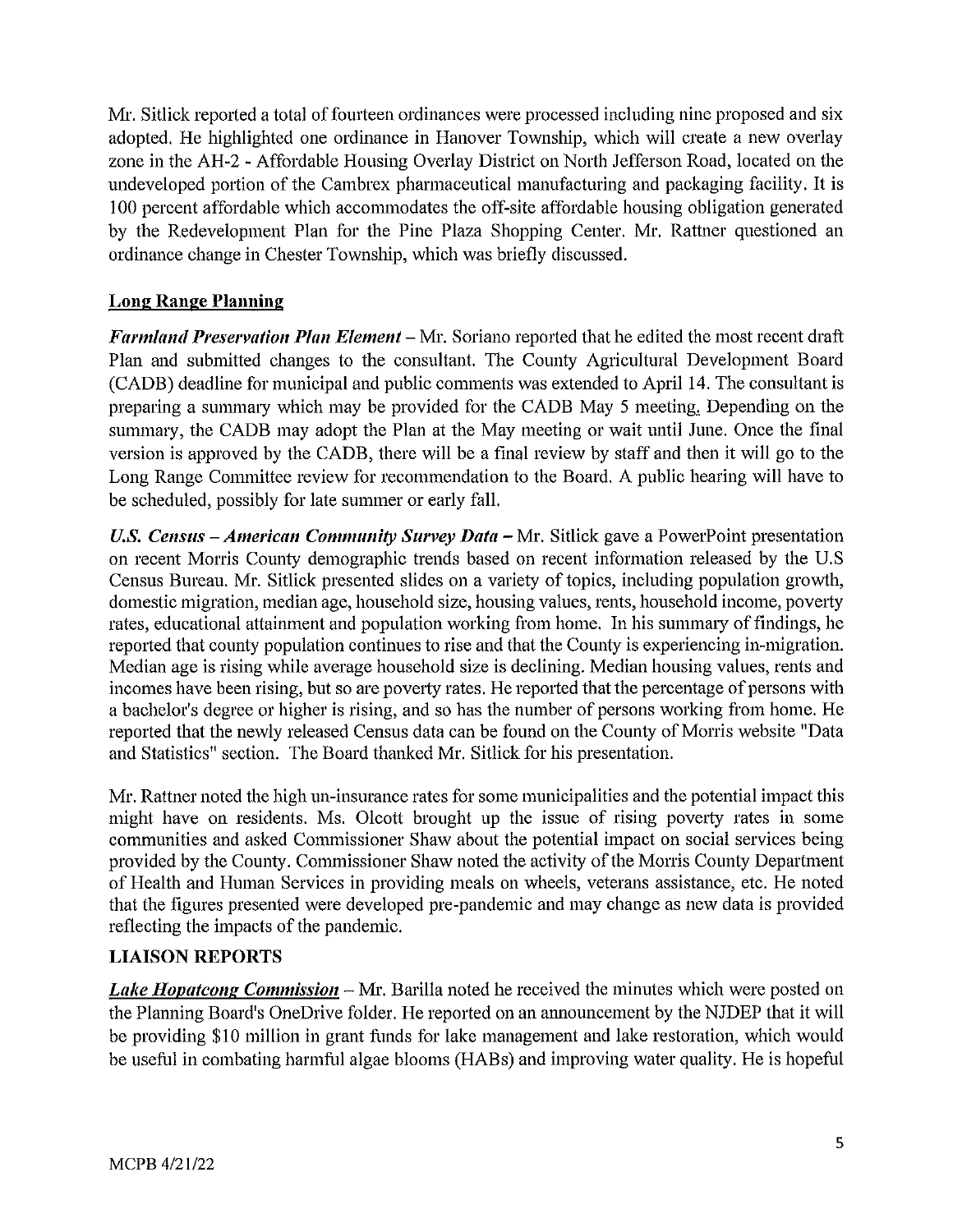the Lake Hopatcong Commission will be applying for a grant. Mr. Rattner commented that \$10 million won't go very far since New Jersey has many lakes with problems.

# **Lake Musconetcong Regional Planning Board (LMRPB)**

Mr. Rattner reported that a representative from the NJDEP attended the LMRPB meeting and that she brought some materials to aid the Board in their work. She is planning to attend each meeting and would like to be appointed to the Board as the state representative member.

# *Musconetcong River Management Council*

Mr. Rattner reported the Musconetcong River Management Council is receiving grants to assist with studies and dam removal and that more work is being done in the Morris County portion of the Musconetcong watershed. He noted that several dams have been eliminated and that dam removal will continue.

## *Morris County Open Space Trust Fund*

Ms. Galate reported that there were three closings including one in Washington Township for 36.6 acres, one in Mendham for 1.6 acres and one in Kinnelon for 8.17 acres. The closing date for new applications is June 9, 2022. The next meeting of the Trust will be Wednesday, September 7, 2022.

## *Trail Construction Trust Fund Committee*

Ms. Olcott reported there were minor changes to the Trails Program rules and regulations for applicants that were presented to the Commissioners. Mr. Barilla reported that the changes clarified issues identified by applicant's questions concerning the program during the prior year. The main item of clarification was that the program did not pay permit application fees.

### **CORRESPONDENCE AND REPORTS RECEIVED**

Mr. Barilla had nothing further to report.

### **REPORT OF MEETINGS**

Mr. Barilla had nothing further to report.

### **OTHER BUSINESS**

Mr. Barilla reported that the Flood Protection Program was in its tenth year and that, to date, 84 properties have been acquired in eight municipalities across the County, and that \$9.6 million has been expended for these buyouts. Commissioner Shaw noted that the program has been widely successful with positive results.

# **COMMENTS FROM THE PUBLIC**

Mr. Rattner opened the meeting for public comment. There being none, he closed the public comment portion of the meeting.

### **NEXT MEETING**

The next Planning Board meeting is scheduled for May 19, 2022, at 7:00 p.m.